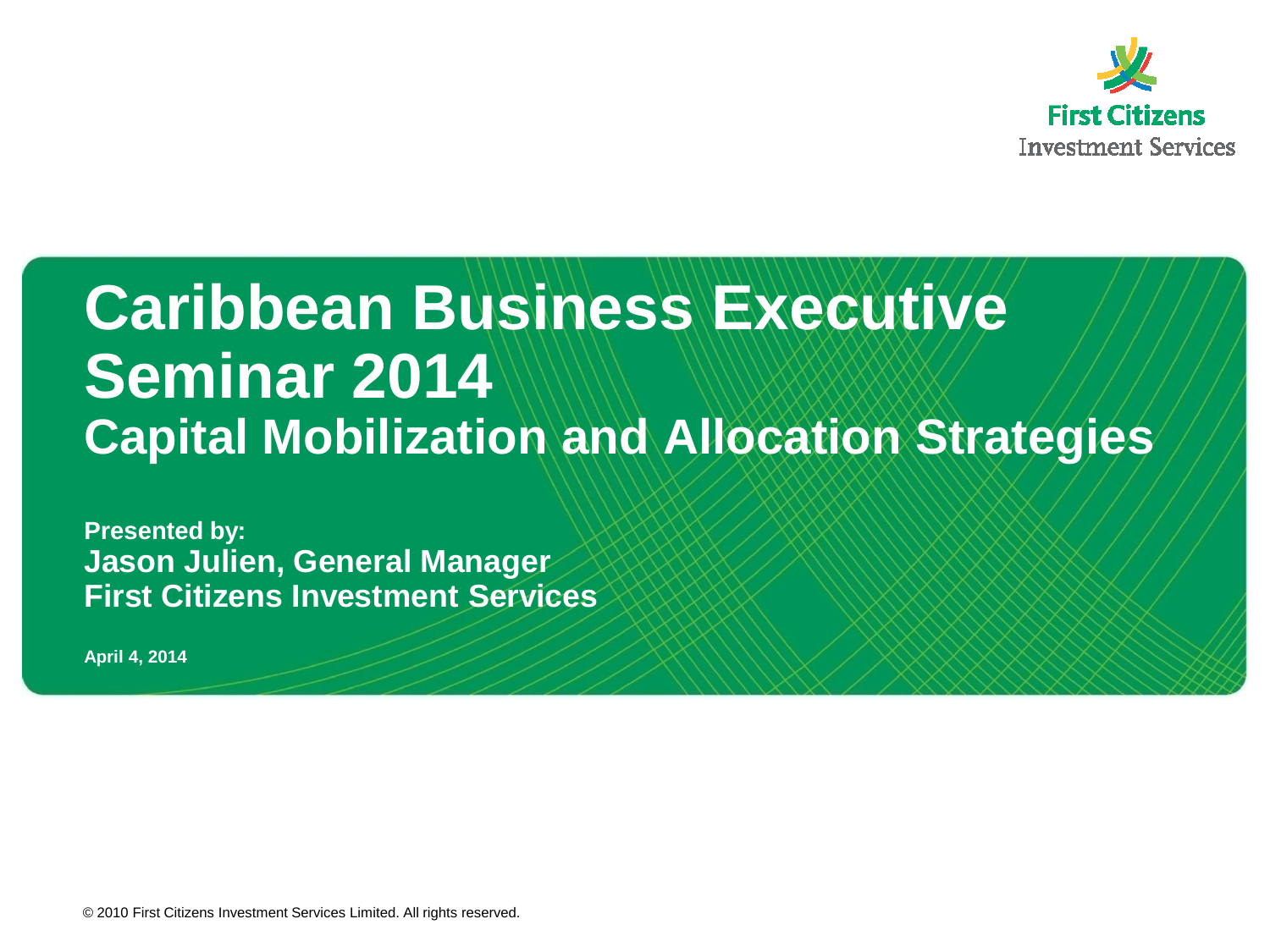### **The add Venture…**



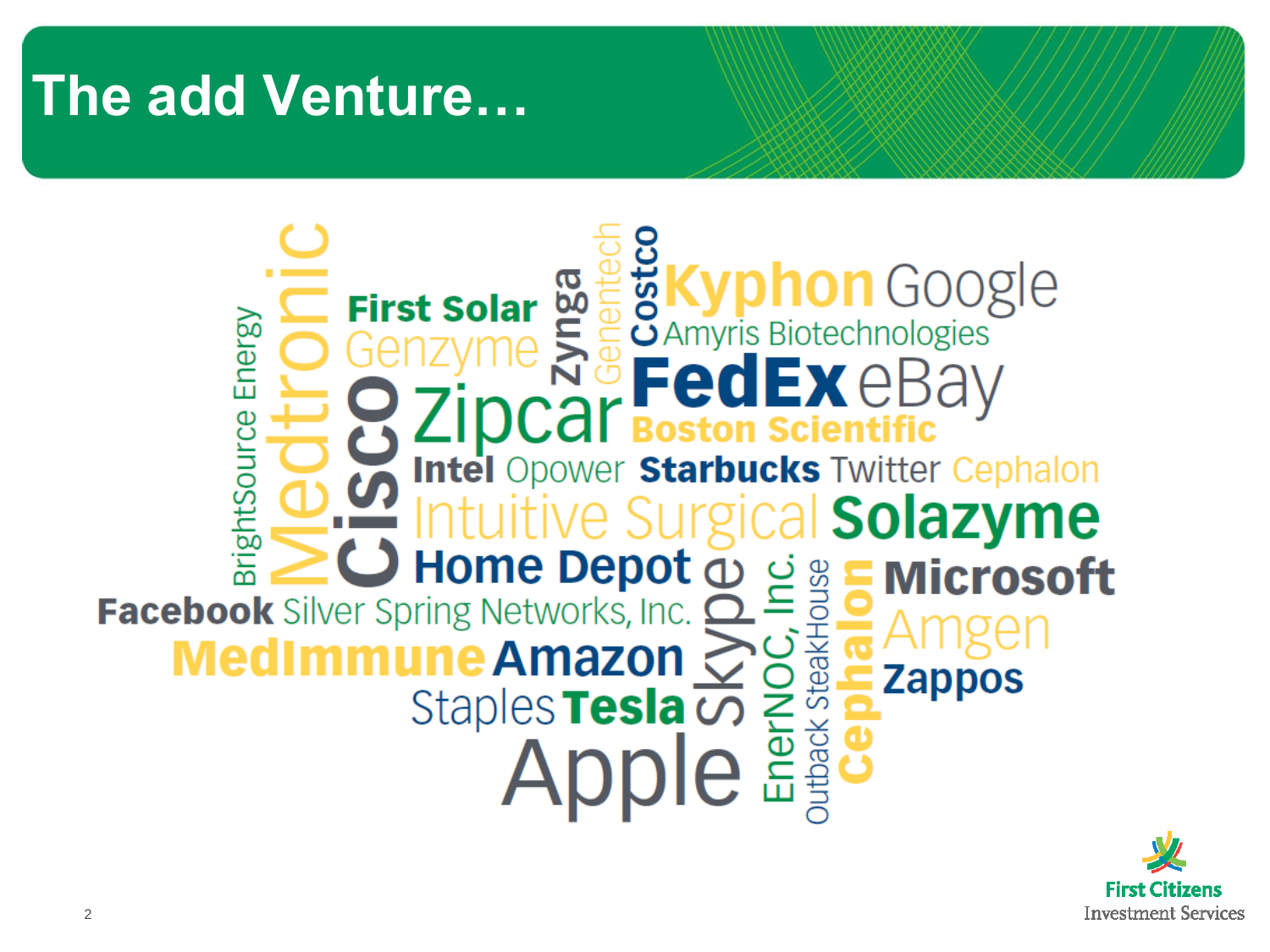### **Since 1492….**



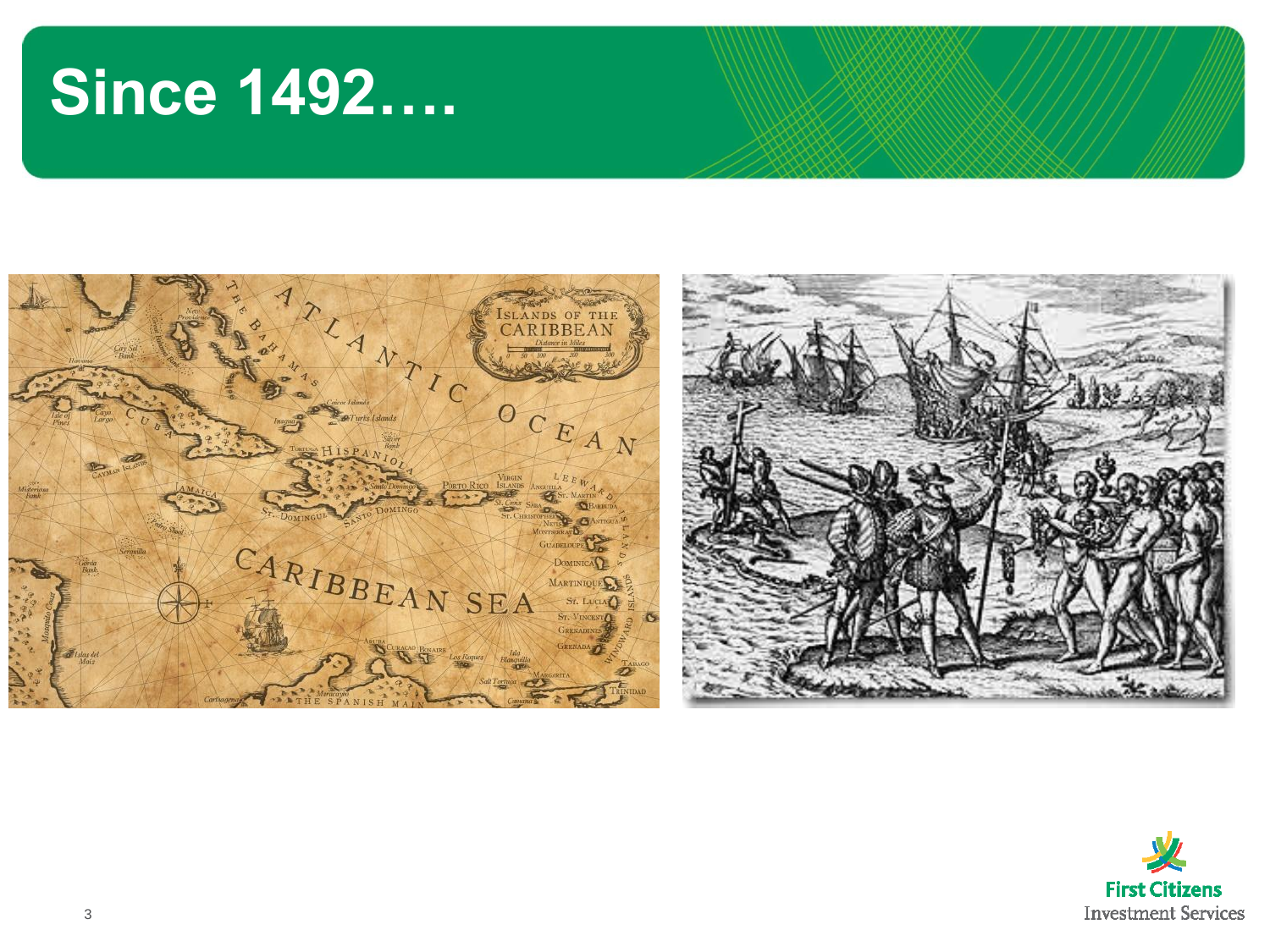## **A brief history…**



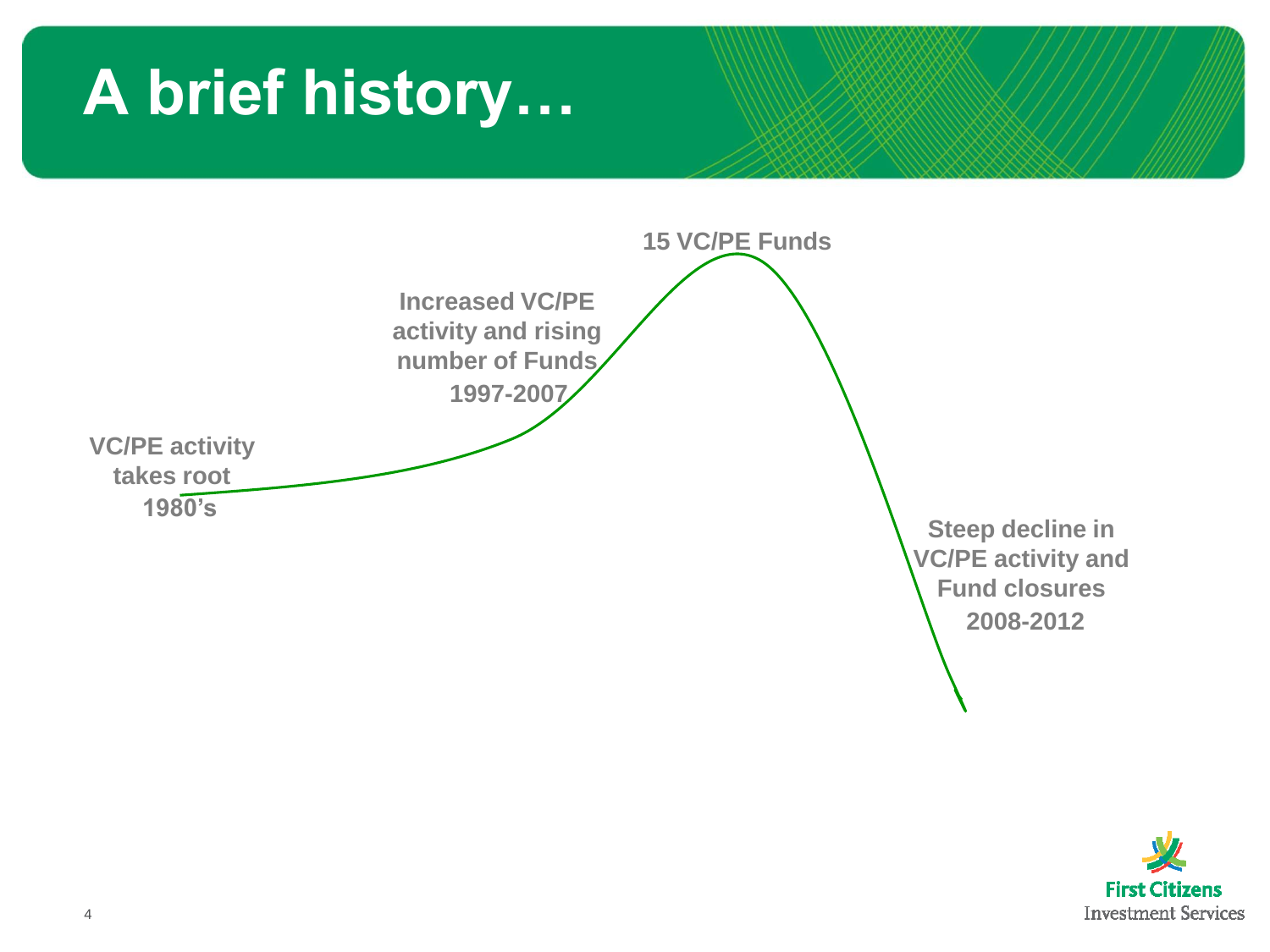



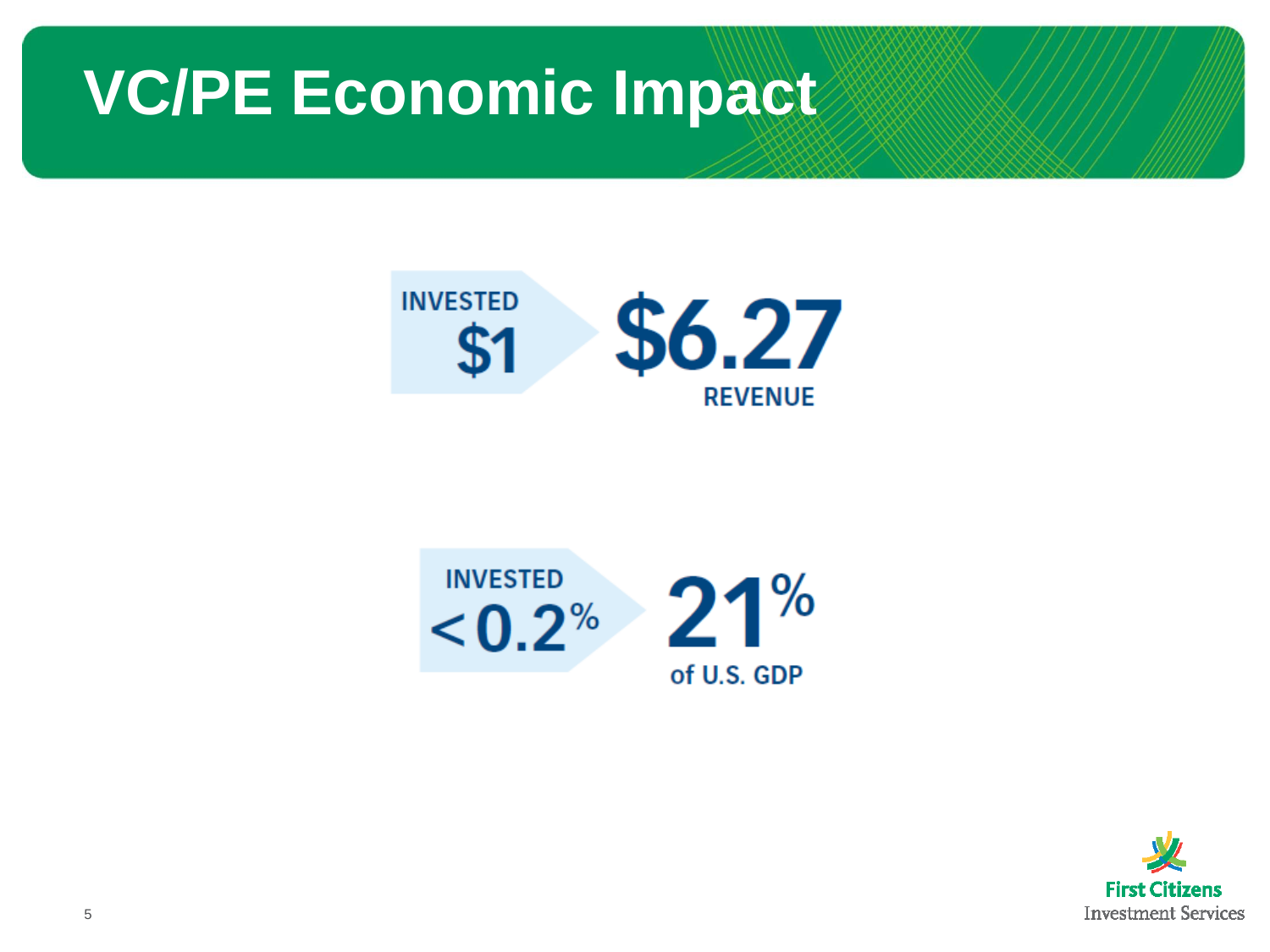### **U.S. Venture-Backed Company Employment**  $2000 - 2010$



- **Job creation**
- **11% of private sector workforce**

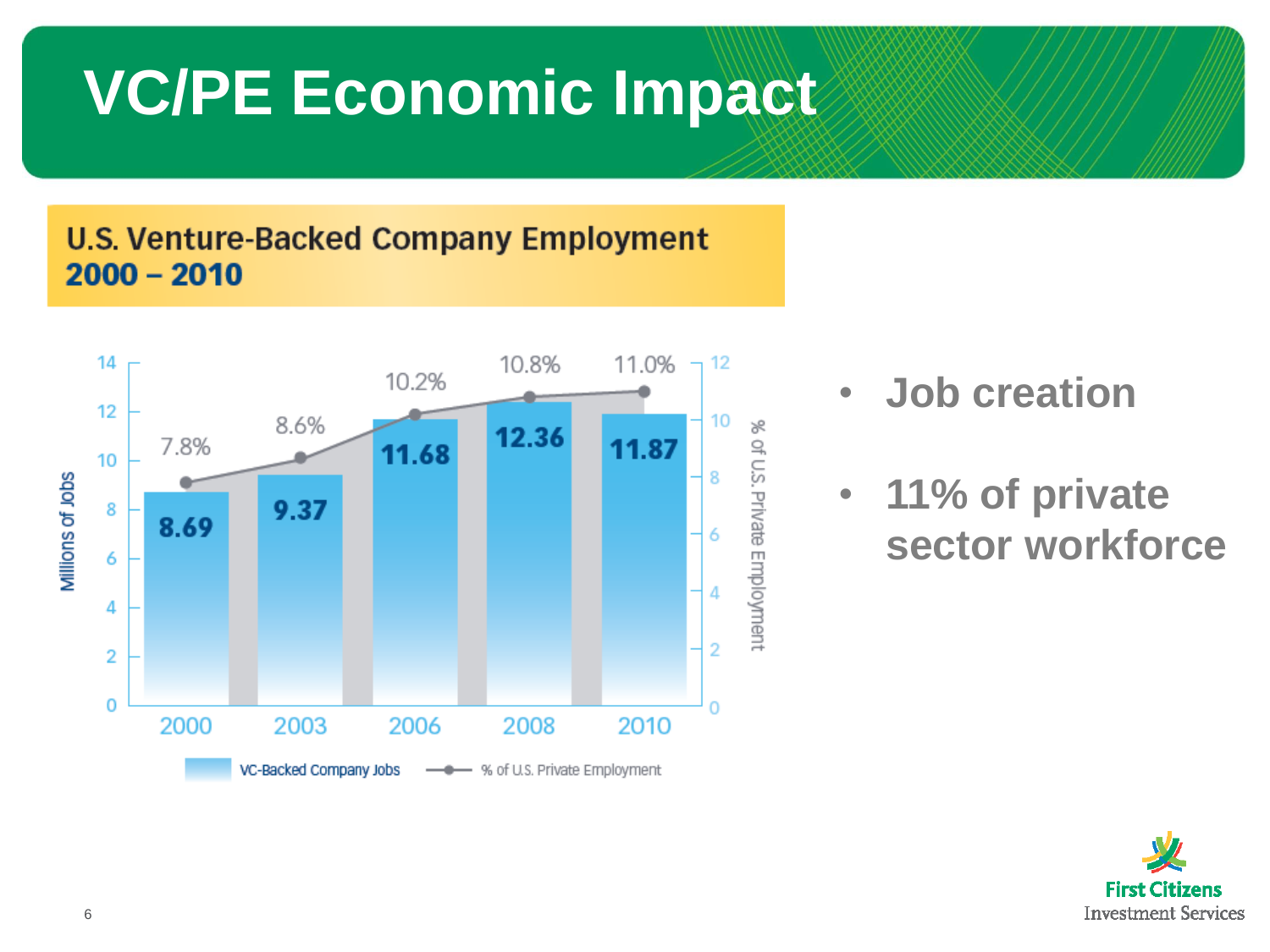### **U.S. Venture-Backed Company Revenue**  $2000 - 2010$



- **Rising contribution to GDP**
- **Revenue equal to 21% of US GDP**

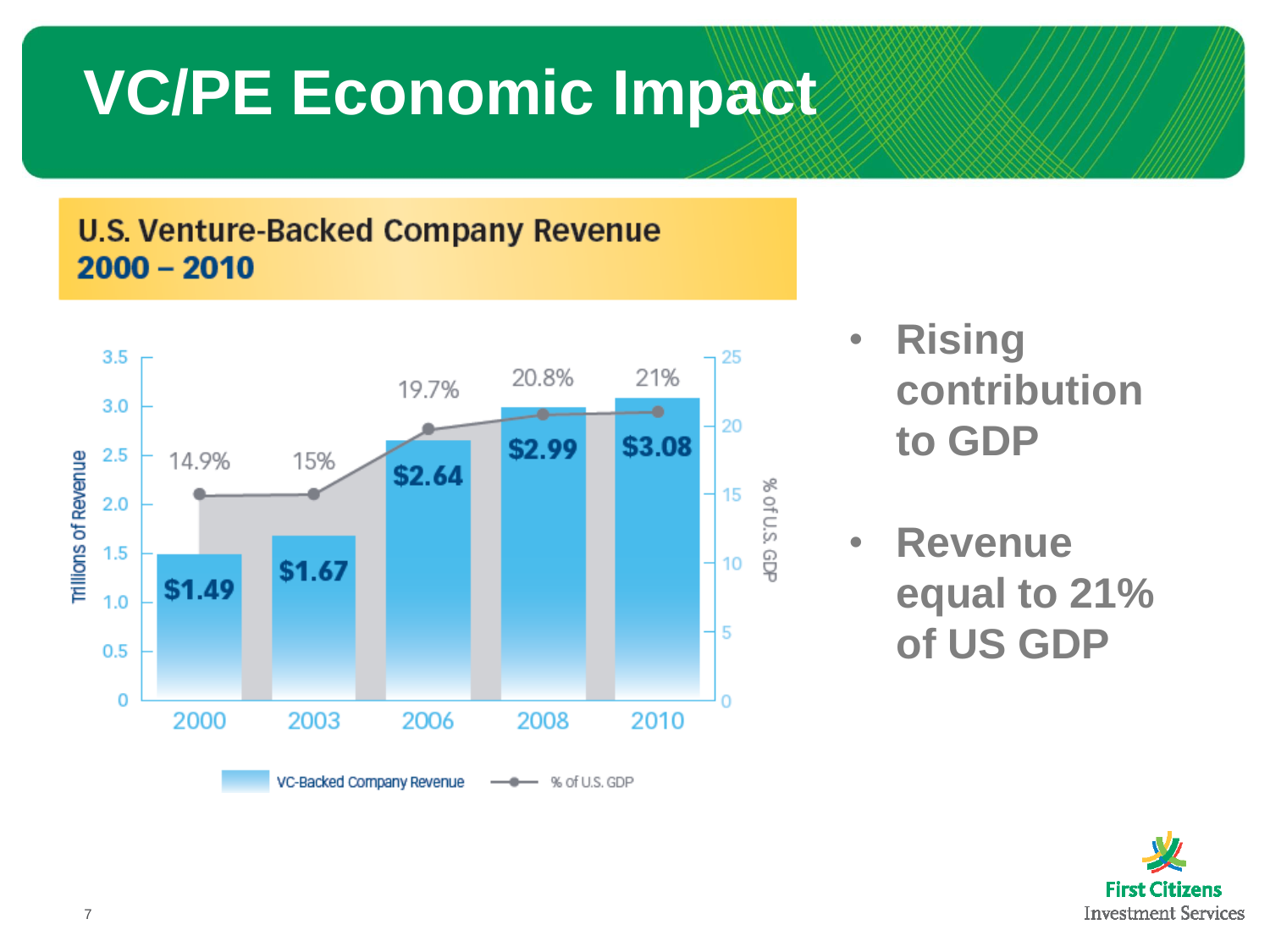# **57%**

"Adjusting in this way for the selection bias of firms that go bankrupt, the mean return on VC investments is 57 percent per year" **John Cochrane, National Bureau of Economic Research**

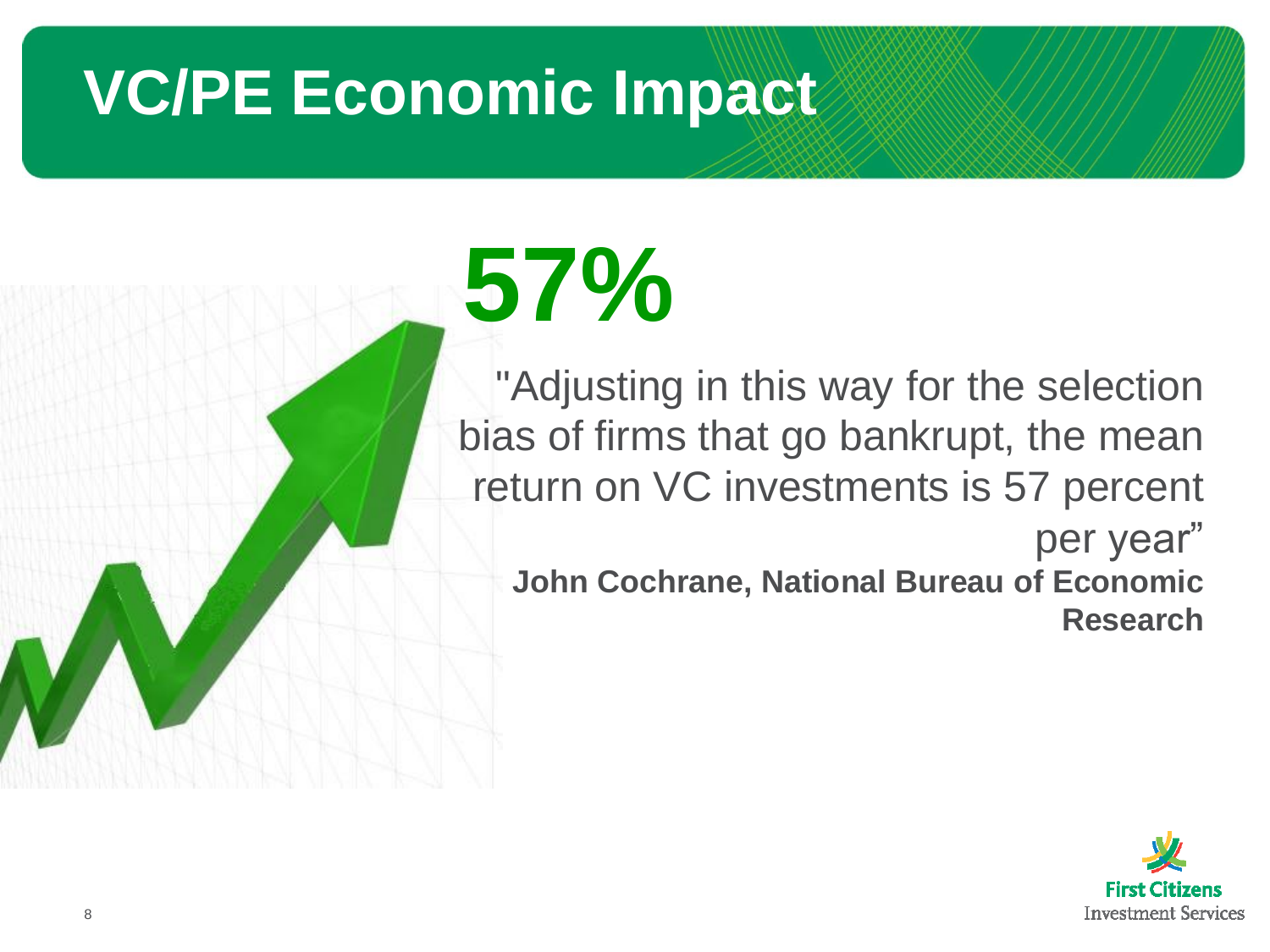### **Market Returns and Liquidity**



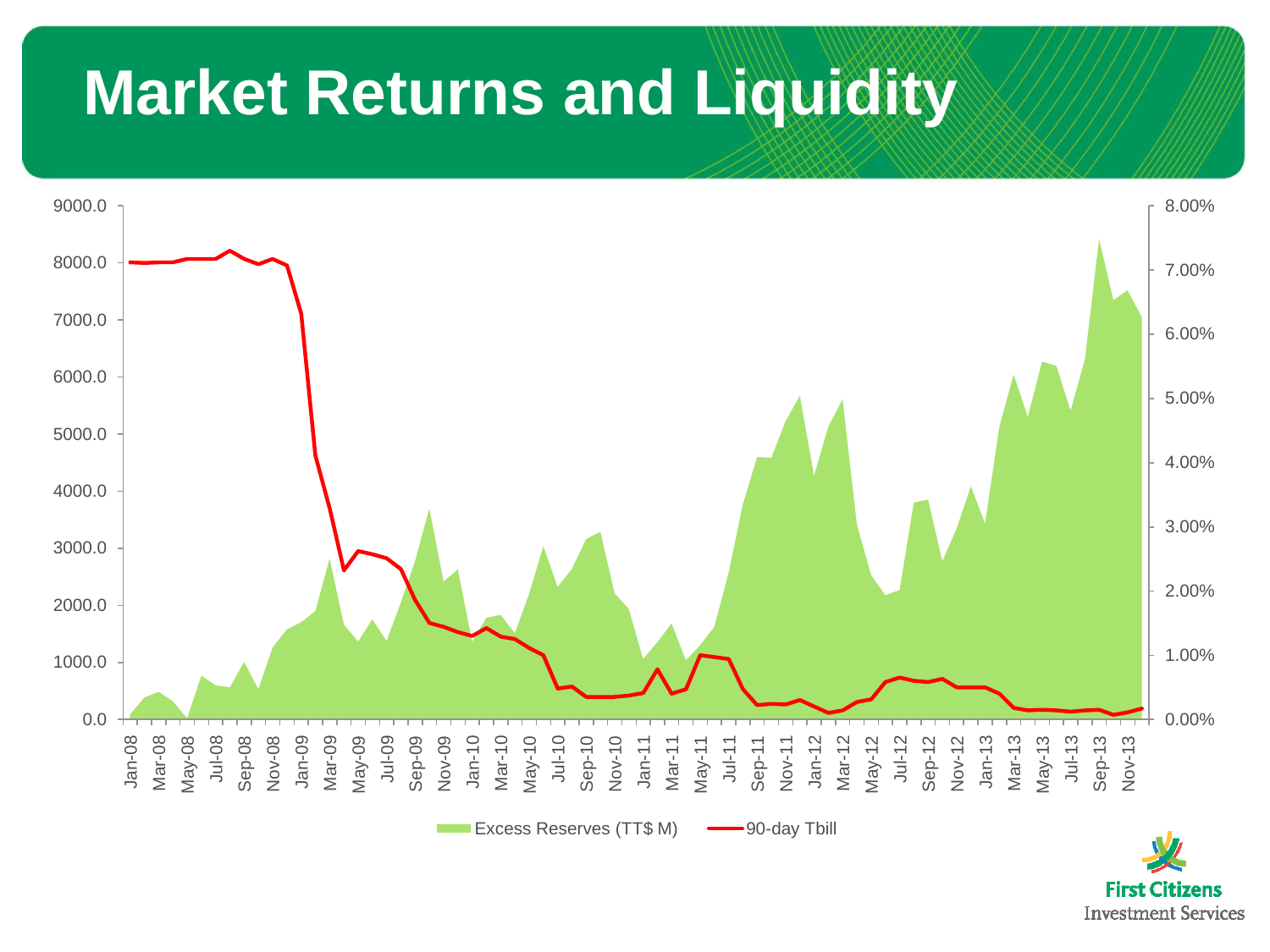### **Patient Capital**



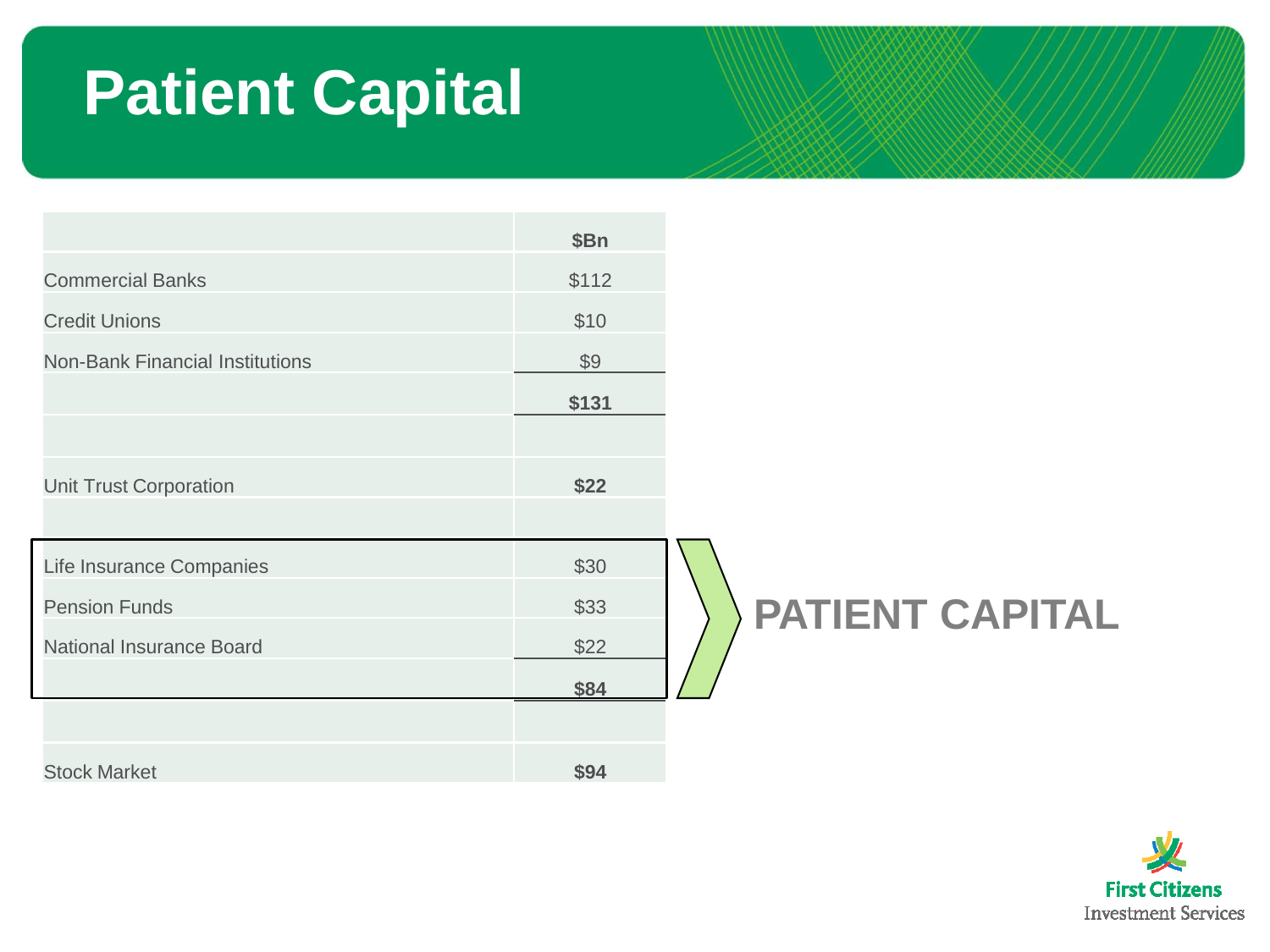# **Traditional Funding Lifecycle**

### The EY guide to funding entrepreneurial businesses



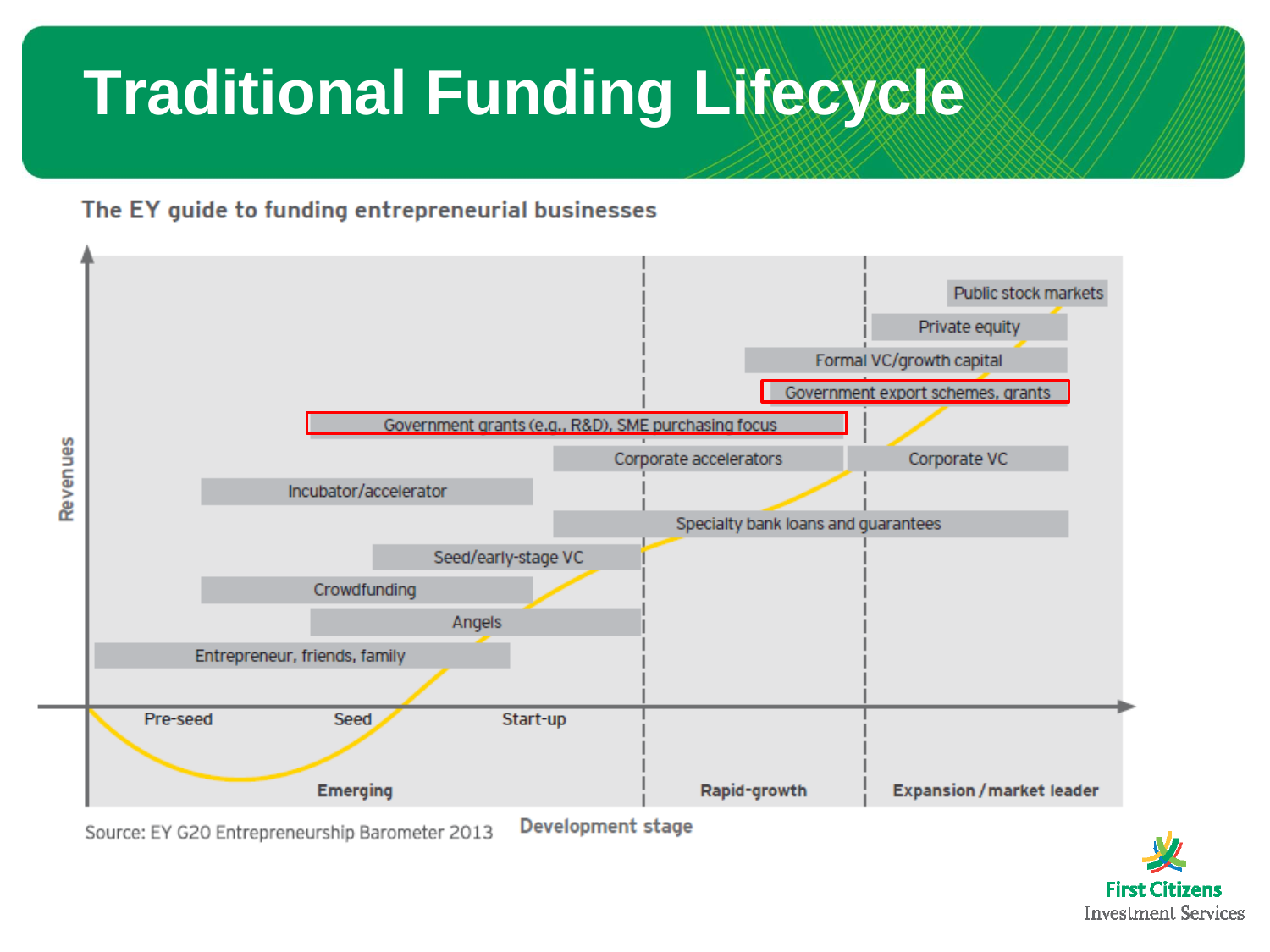### **Critical Role of Government**

#### The EY guide to funding entrepreneurial businesses



**First Citizens Investment Services**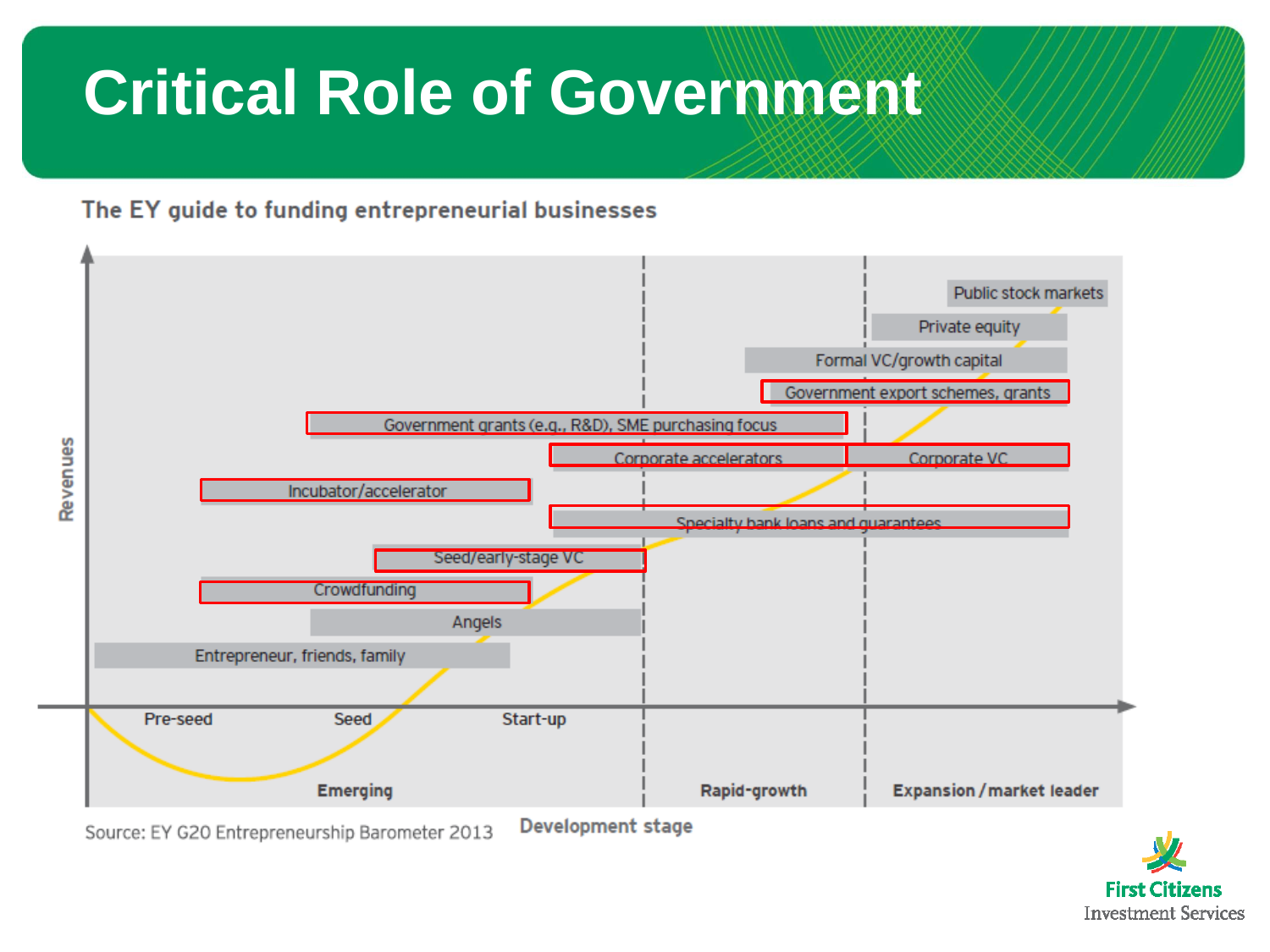### **Critical Role of Government**

"Some governments are **taking more direct action** by creating **government-sponsored VC funds** to make direct investments in new enterprises. Others are considering **changing regulations** to allow government or pension plans to invest in VC assets or **adapting the tax and regulatory environment** to encourage investment from overseas VC firms"

**Source: Ernst & Young, Global Venture Capital Insights and Trends 2014**

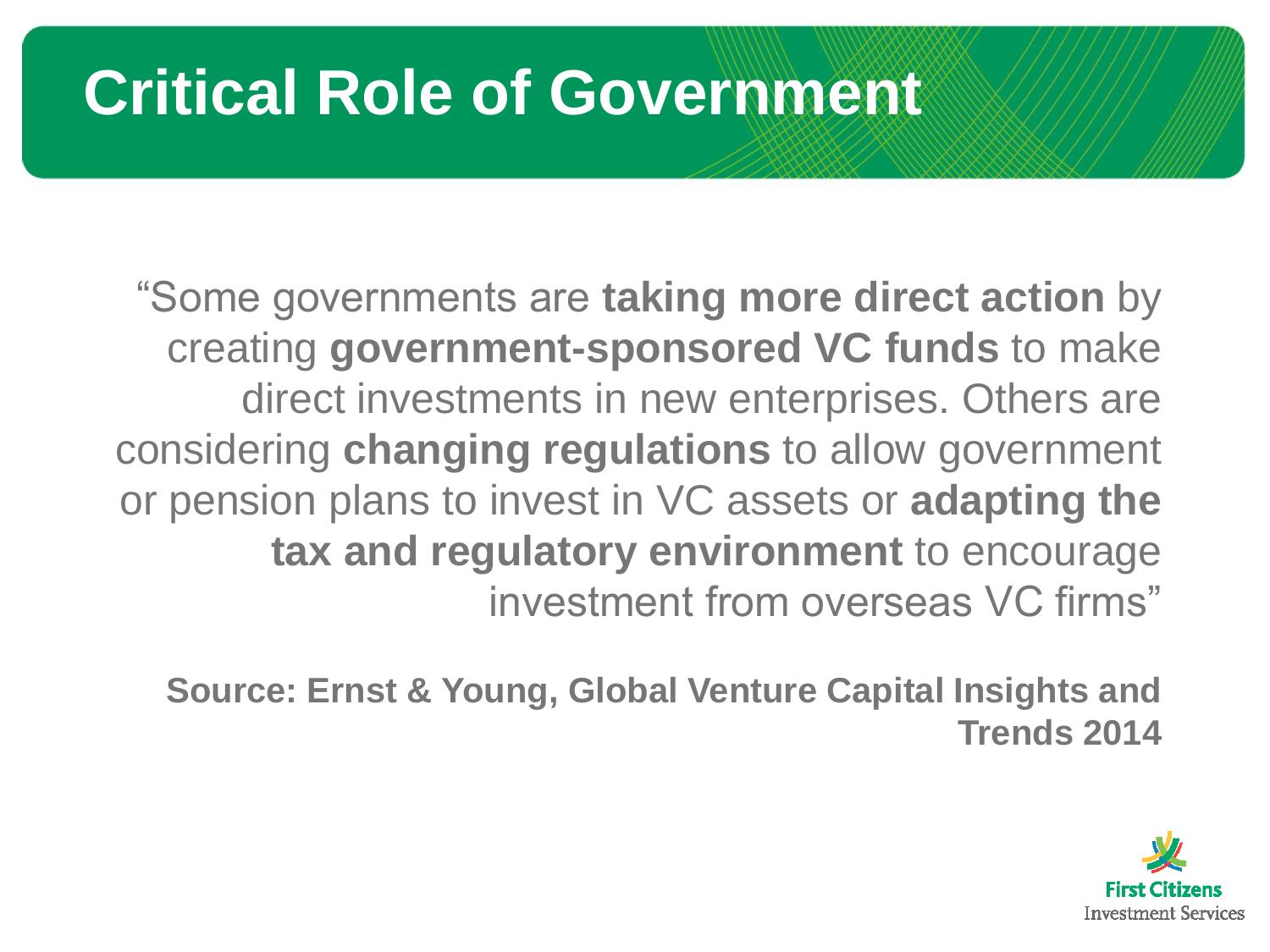### **Show me the Money**

Private capital is attracted to sectors that:

- **1. Provides a rapid path to Value; and**
- **2. Generates attractive risk adjusted Returns**

Globally consumer services and information technology is attracting significant VC/PE capital flows because these sectors currently meet this criteria.